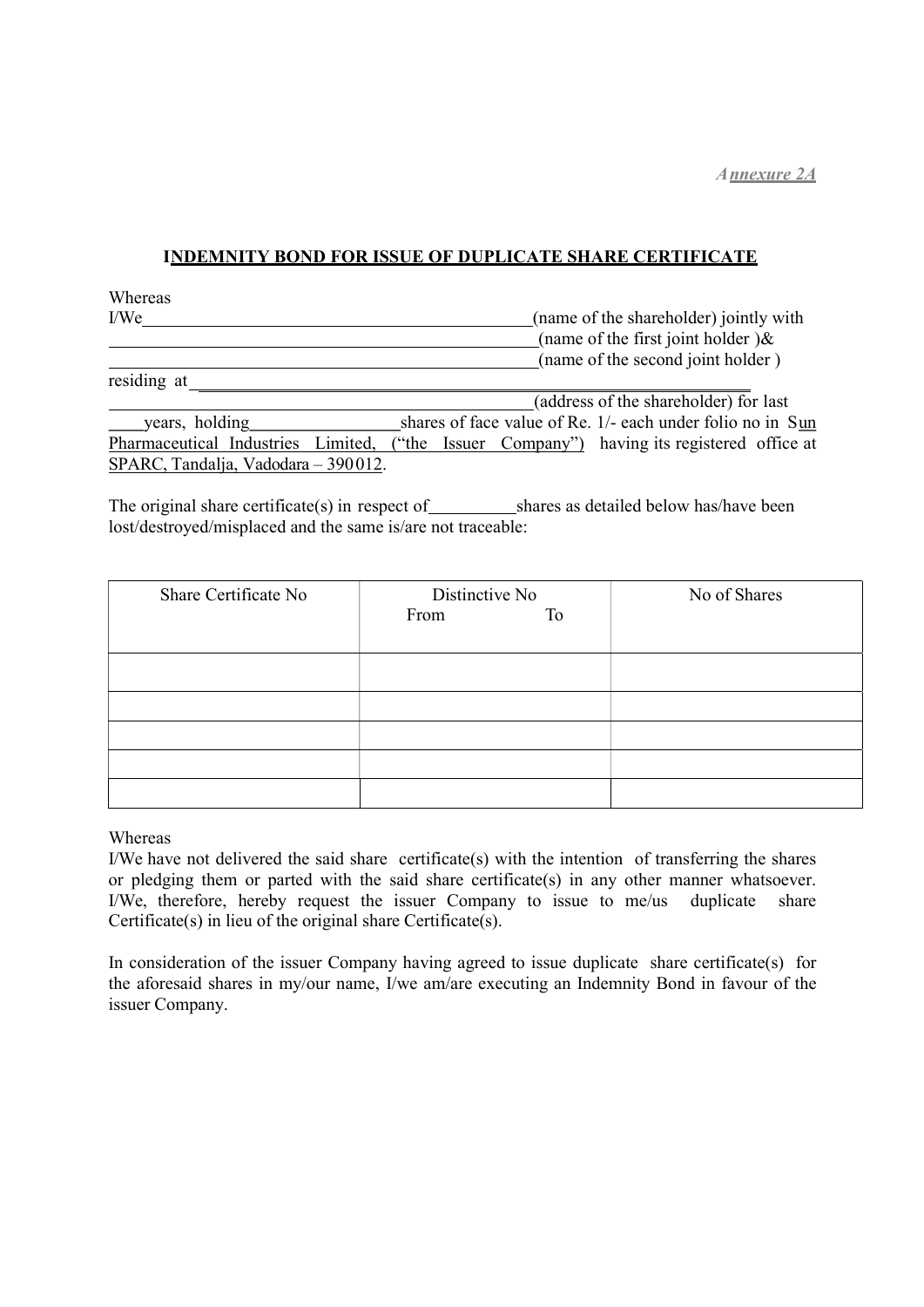Upon the issuer Company, having agreed to issue duplicate share certificates for the aforesaid shares, I/we the undersigned applicant(s) hereunder for myself/ourselves, my/our heirs, executors, administrators and assigns do hereby jointly and severally covenant with the issuer Company, its successors and assigns and agree and undertake at all times, save, defend and to indemnify and keep indemnified the issuer Company, its successors and assigns its estate and effects, and its directors, manager, secretary and shareholders and their heirs, executors and assigns from and again all actions, suits, proceedings, accounts, claims and demands, whatsoever for or on account of the said shares or dividends or any part thereof or otherwise in connection with the same, and from and against all losses, costs, claims, actions, demands, risks, charges, expenses, damages and losses arising in any manner whatsoever.

| Name(s) of shareholder(s)<br>shareholder(s) | Signature(s) of               |  |
|---------------------------------------------|-------------------------------|--|
| 1.                                          |                               |  |
| 2.                                          |                               |  |
| 3.                                          |                               |  |
| In presence of :                            |                               |  |
| Name and address of Witnesses               | <b>Signature of Witnesses</b> |  |
|                                             |                               |  |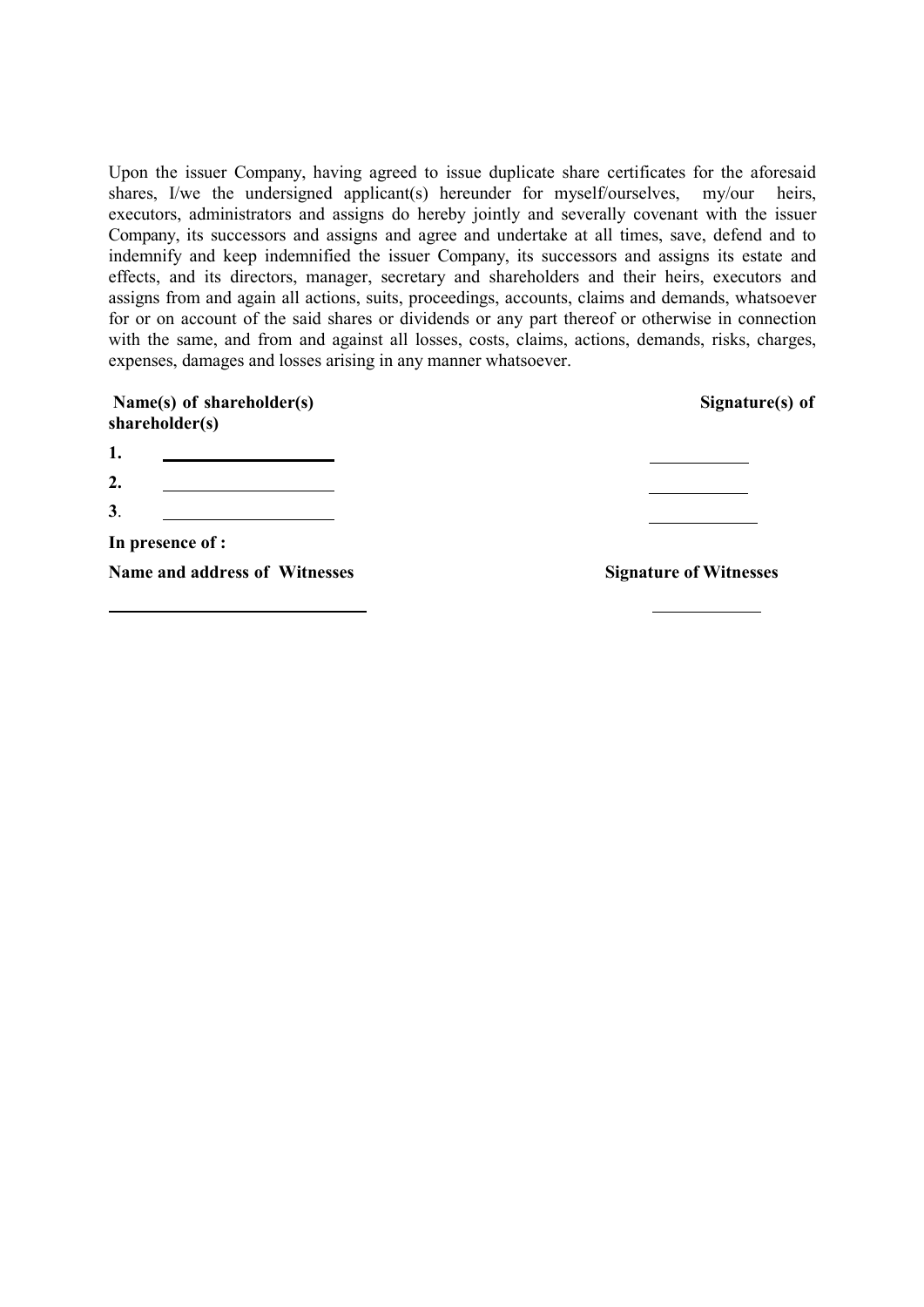# **Surety**

| We                                                                                                | (name of the Surety No.1) aged    |
|---------------------------------------------------------------------------------------------------|-----------------------------------|
| years, an Indian inhabitant presently residing at                                                 |                                   |
|                                                                                                   | (residential address of Surety)   |
|                                                                                                   |                                   |
|                                                                                                   | (official address of Surety)      |
|                                                                                                   |                                   |
|                                                                                                   | (name of the Surety No.2)         |
| aged years, an Indian inhabitant residing at                                                      |                                   |
| (residential address of Surety No.2) know the applicant(s) for last ________ years and having PAN |                                   |
| Card No. 5.1. business address at                                                                 |                                   |
|                                                                                                   | (official address of Surety No.2) |
| and with the net assets worth of Rs.                                                              |                                   |

We, the undersigned certify that the above facts are true to the best of our knowledge. We bind ourselves as sureties to make good all claims, charges, costs, damages, demands, expenses and losses which Sun Pharmaceutical Industries Limited ("the issuer Company"), its successors and assigns its estate and effects and its directors, manager, secretary and shareholders may sustain, incur or be liable for in consequence of complying with the request contained above and the issuer Company, its successors, assigns, directors, manager, secretary and shareholders will be entitled to realise all claims, charges, cots, damages, demands, expenses and losses from our persons and our properties, as the case may be.

## **SURETY 1:**

| Name<br>٠<br>$\bullet$                         |                             |  |  |
|------------------------------------------------|-----------------------------|--|--|
|                                                |                             |  |  |
| Annual Salary Income<br>٠<br>$\cdot$           |                             |  |  |
|                                                |                             |  |  |
| Name of Employer                               |                             |  |  |
|                                                |                             |  |  |
| <b>OR</b>                                      |                             |  |  |
| Self owned Business Annual Income              |                             |  |  |
| <b>OR</b>                                      |                             |  |  |
| Asset worth of self owned Immovable Property : |                             |  |  |
|                                                |                             |  |  |
| Signature of first Surety                      | $\bullet$<br>$\blacksquare$ |  |  |
|                                                |                             |  |  |